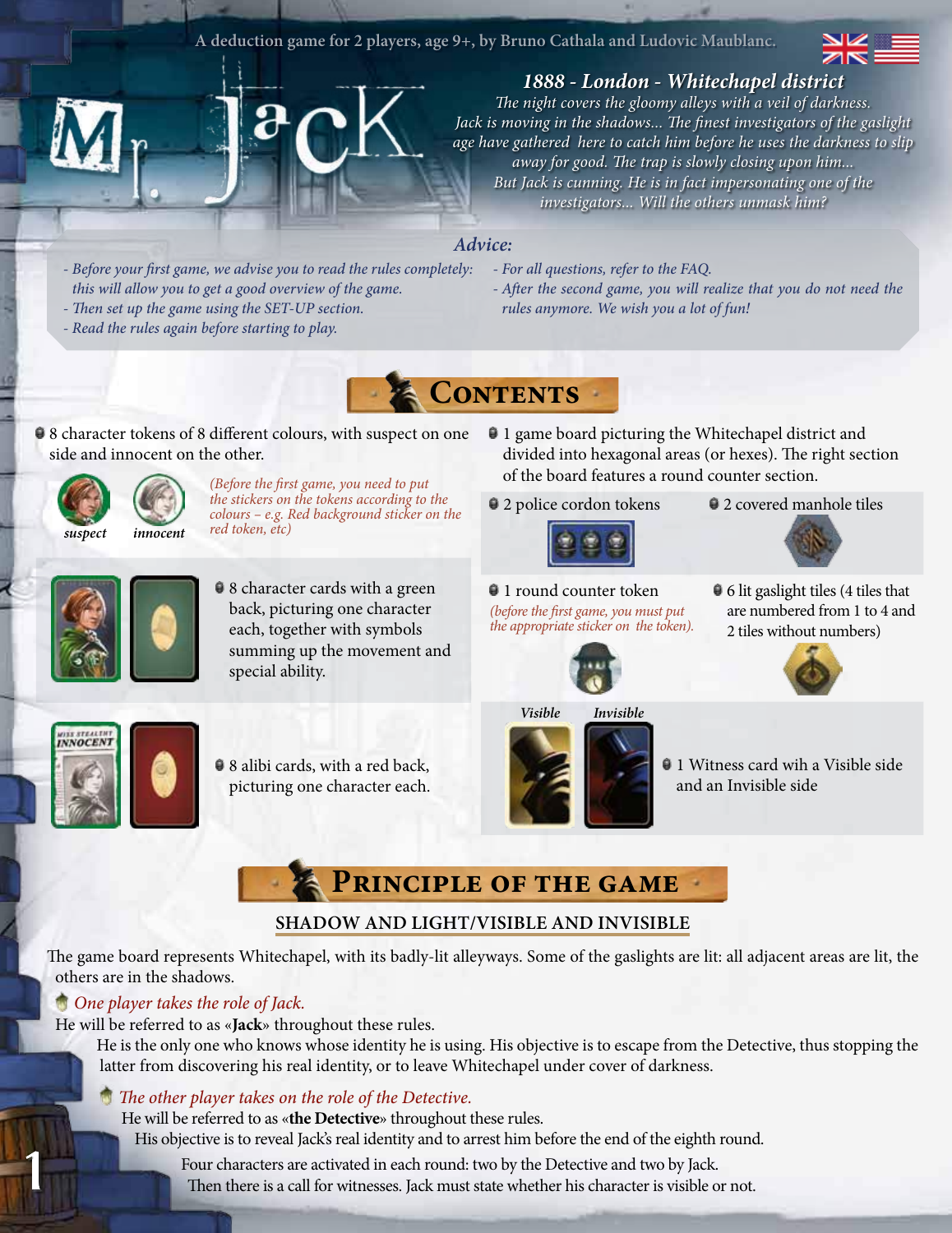**Visible characters** : characters on a lit hex (those adjacent to a lit gaslight) are visible, because they can be seen by anybody passing by. Likewise, if two characters are on adjacent hexes, even if not lit, they are considered visible as their proximity allows them to see each other through the gloom.

**Invisible characters:** a character who is neither on a lit hex (whether lit by a gaslight or Watson's lamp) nor on a hex adjacent to another character, is considered to be invisible.

Therefore, at the end of each round, the Detective can definitively exclude certain characters based on Jack's declaration (visible or invisible) and hone in on the guilty party.

The game is a fierce struggle between Jack and the Detective in which they aim to move the various characters to their advantage, making them visible or invisible:

- The Detective will try to reduce the number of suspects each round, all while limiting Jack's oportunities for escape;
- Jack will do all he can to slow the Detective's process of elimination down, all while keeping an eye out for the slightest slip-up which will enable him to escape forever!



Unfold the double page at the end of this rulebook to be able to refer to the picture while you're reading the text below. The players choose who is to play **Jack** and who plays **the detective**.

**The detective** faces the board in the upright position: **the yellow edge** is in front of him.

**Jack** is on the other side of the board, and sees it as upside down. The colour of **the edge** in front of him **is grey**.

- **1** The character tokens, the closed sewer tiles and the gaslight tiles are set out on the board as shown. *Note: at the beginning of the game four characters are visible and four invisible. All the character tokens should have their «suspect» side face up.*
- **2** The eight character cards are shuffled and placed face down beside to the board.
- **3** The eight alibi cards are shuffled and placed face down next to the board.
- **4** The Witness card is placed Visible side up for the first round .
- The round counter token is set on the «Round 1» hex (It is the first step in the round counter, closest to the detective).
- The player playing Jack draws one alibi card, secretly reads it and places it face down in front of him. This is the character that Jack will be impersonating during this game. (This character is the only one that has no alibi.)



Each game unfolds over several rounds, eight at most. Each round unfolds as follows:

# **I Choosing and using the characters**

During each round, four characters are played, two by each player.

# *During the odd-numbered rounds (1-3-5-7)*

Draw the first four character cards from the pile and place them face up. The detective chooses a character among the four and plays it (he moves the character token and/or uses the character's special ability). The character card is then turned over and placed face down.

Jack then chooses two characters from the three remaining ones. He plays them in the same way, and then places the cards face down. And finally, the detective plays the last face-up character.

# *During the even-numbered rounds (2-4-6-8)*

Draw the last four character cards from the pile and place them face up. Jack now chooses and plays one character, the detective then plays two characters, and finally Jack plays the last one.



2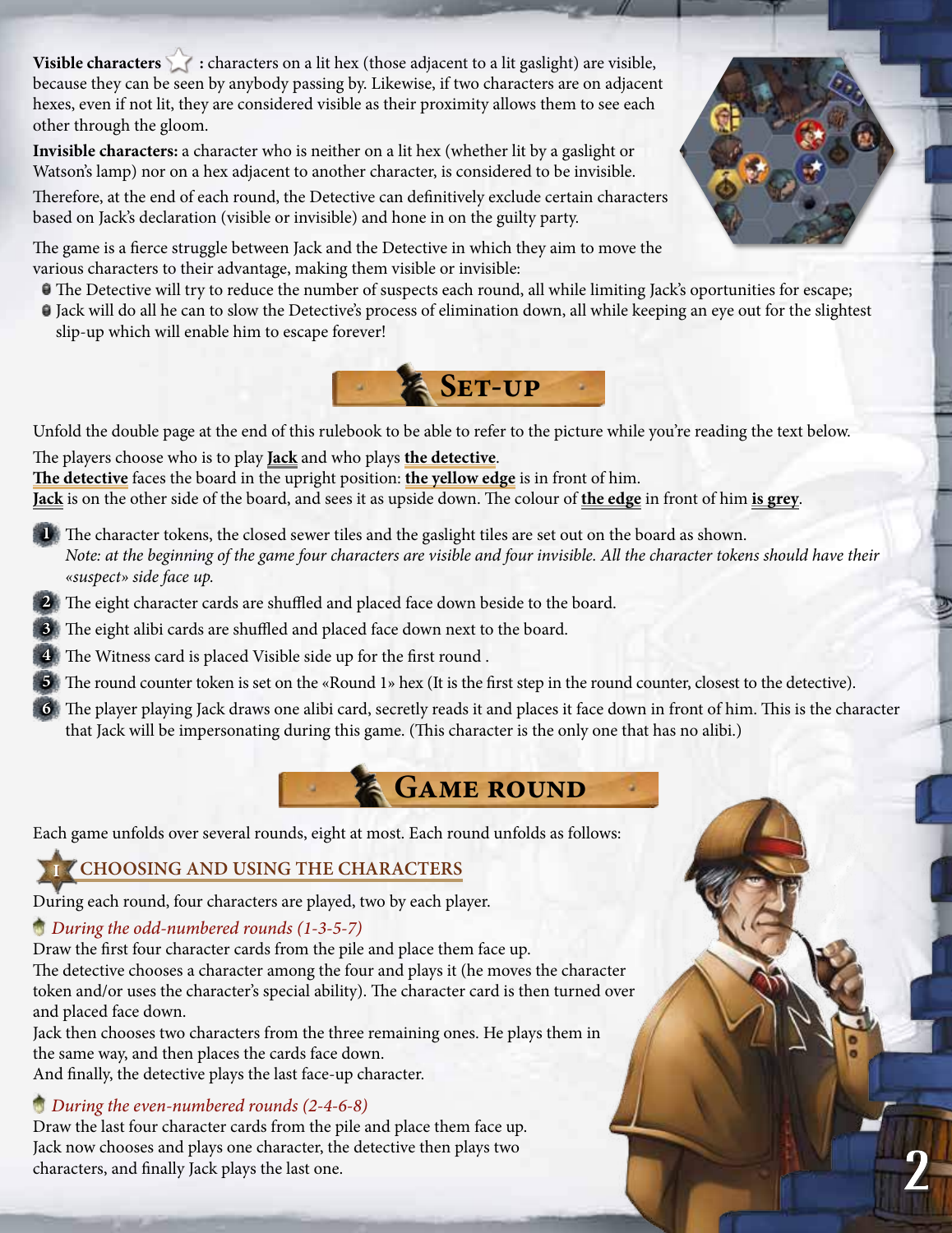

*The round counter shows with symbols the order in which the players choose their characters.* 

*The color of the cards is the same as that of the board edge in front of which each player is sitting (yellow for the detective who sees the board upright, and grey for Jack who sits sees the board upside down.)*

# **II Call for Witnesses**

Once the four characters have been played, Jack must declare whether he is visible or not.

#### *Visible*



Jack is visible if the character he is using is in a lit hex or is next to another character.

Jack rounds the Witness card so that its Visible side is face up, as shown. All invisible characters are now deemed to be innocent.

The Detective rounds their character tokens Innocent side up, without changing their location.

The Witness card is left Visible side up next to the gameboard and remains that way throughout the next round.

*Invisible*



Jack is invisible if the character he is using is on an unlit hex and is not next to any other character.

Jack rounds the Witness card so that its Invisible side is face up, as shown. In this case, all visible characters are deemed to be innocent.

The Detective rounds their character tokens Innocent side up, without changing their location.

The Witness card is placed Invisible side up next to the gameboard and remains that way throughout the next round.

*Note: if Jack is invisible at the end of a round, and only then, he can try to leave the area during the following round. If he manages to do so, he wins the game.*

# **III Shutting a gaslight off**

While the night lasts, several gaslights are shutting off, one by one. Take the lit gaslight tile with the number of the current round and put the tile away for the rest of the game. (Only four gaslight tiles are numbered. They are the gaslight 1, 2, 3, and 4. So no gaslight is shut off during the last four rounds). The round counter shows with symbols which gaslight is shut off at the end of each round.

# **IV End of round**

3

When all the steps described above have been completed, the next round can begin. Move the round counter token one step toward the upper side of the board. **Note:** the character cards are only reshuffled at the end of even-numbered rounds.

There are **THREE** possible ways to end a game:

#### *Jack leaves the district*

Jack succeeds in moving his character out of the district, by taking the token through an exit that is not cordoned off by the police. Jack wins the game.

**END OF GAME** 

**Reminder:** this is only possible if the Witness card is showing its Invisible side during the round.



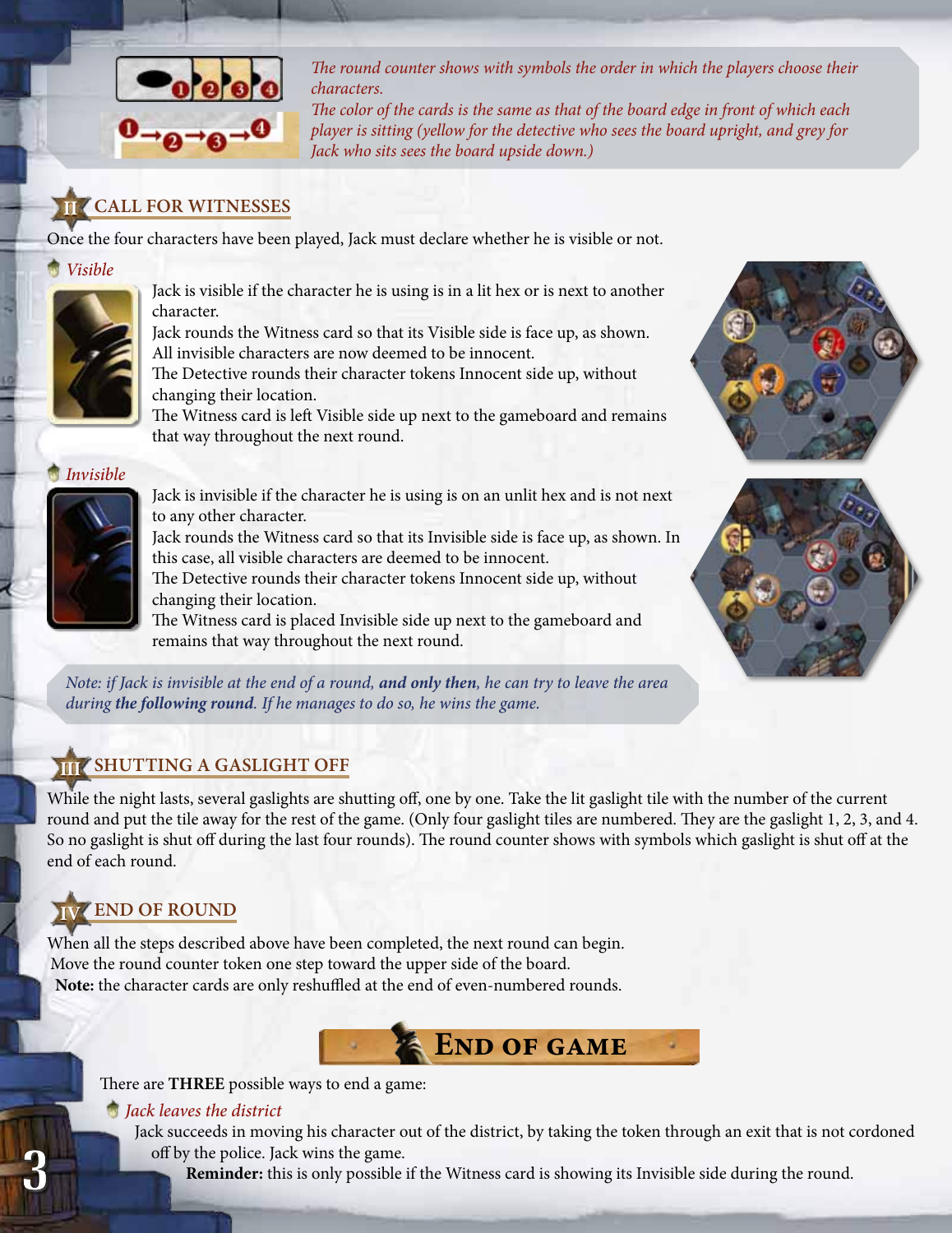## *The detective catches Jack*

The detective moves a character onto the same hex as Jack and confronts him:

- If the accusation is right: the detective wins the game.
- If the accusation is wrong: Jack wins the game by taking advantage of the confusion caused by this miscarriage of justice to escape!

# *Jack is not caught*

At the end of the eighth round, if Jack is not caught, he wins the game!

# **The characters and their uses**

There are eight different characters. Each character,when used, must move and/or use a Special ability. The symbols on the card indicate what the special ability of each character is and when it must (or can) be used.



The **silver circle** shows the possible movement of the character.

The **golden circle** shows the ability of the character. **The shape** of the area shows when the ability is to be used:



the ability **MUST** be used **before or after** a movement

the ability **MUST** be used **at the end** of a movement



the ability **CAN** be used **instead of** a movement

the ability **CAN** be used **during** a movement



# **Sherlock Holmes: Movement 1 to 3 hexes THEN ability use**

*The best private detective in the world is on the scene of course, in order to solve the most famous mystery* **Special ability (MANDATORY):** AFTER MOVEMENT, Sherlock Holmes secretly draws the first card from the alibi pile and places it face down in front of him.



# **John H. Watson: Movement 1 to 3 hexes THEN ability use**

*Doctor Watson is the faithful sidekick and chronicler of Sherlock Holmes.* **Special ability (MANDATORY):** Watson bears a lantern, pictured on his character token. This lantern illuminates all the characters standing straight ahead of him!! (It is important to note that Watson himself is not illumated by the lantern!!) Any player moving Watson, one way or another, chooses the final facing of the character, and therefore the line illuminated by the lantern.



# **John Smith: Movement 1 to 3 hexes AND ability use**

*This city lamplighter is in charge of the gaslights that keep on shutting off.*  **Special ability (MANDATORY):** Move one of the lit gaslight tiles onto one of the shut-off gaslight hex. This ability can be used before or after the movement, as the player sees fit.



## **Inspector Lestrade: Movement 1 to 3 hexes AND ability use**

*This very good sleuth from Scotland Yard was sent to put an end to Jack's crimes.* **Special ability (MANDATORY):** Move one police cordon. This will free one of the exits but block another!! This ability can be used before or after the movement, as the player sees fit.



## **Miss Stealthy: Movement 1 to 4 hexes WITH optional ability use**

*Women are frequently abused in this district and Miss Stealthy is one of the very first fighting to improve the lot of her kind.*

**Special ability (OPTIONAL):** During her movement, Miss Stealthy can cross any hex (building, gaslight, garden) but she must stop her movement on a street hex.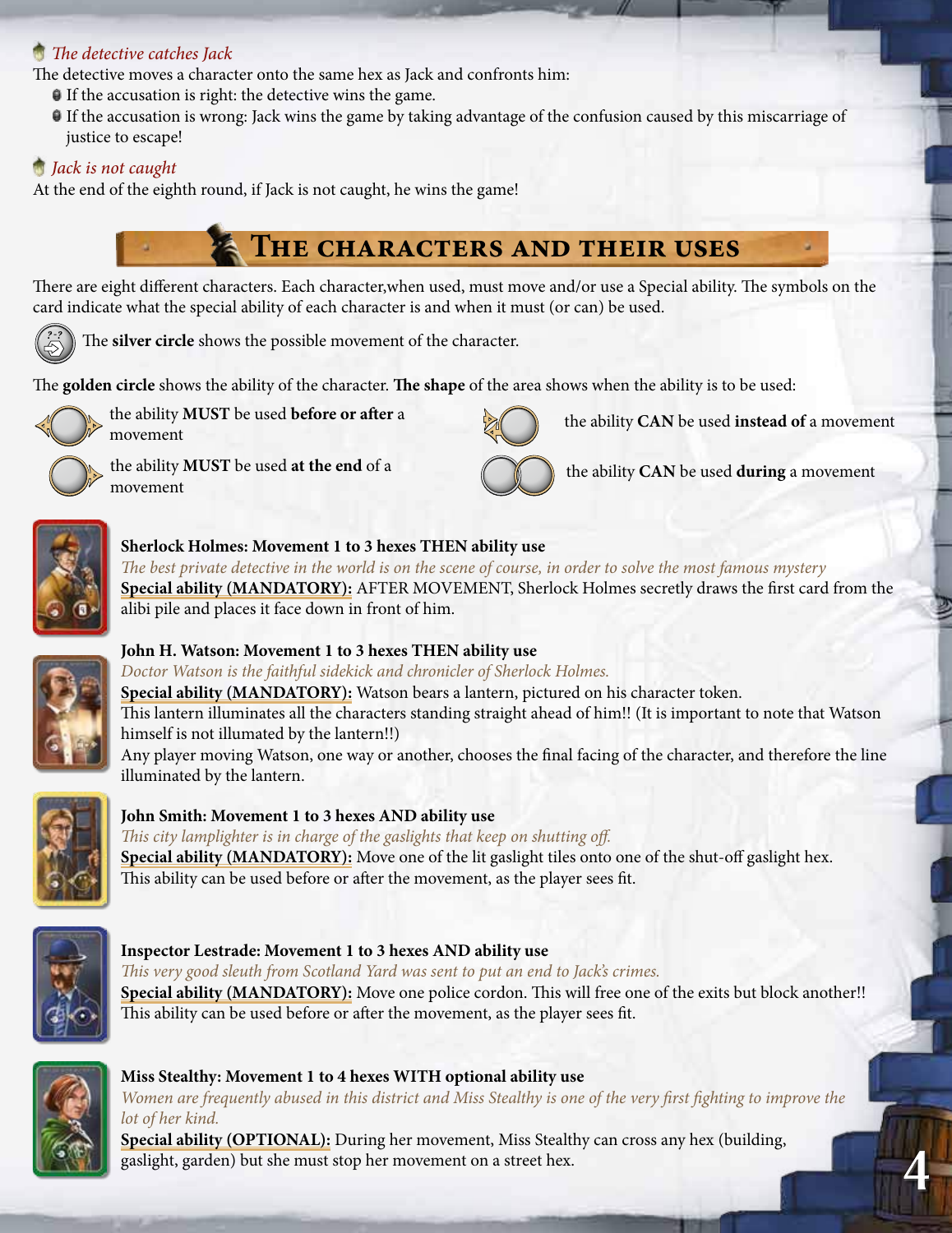

#### **Sergeant Goodley: Movement 1 to 3 hexes AND ability use (whistle)**

*He has a loud whistle that can direct other investigators towards him.*

**Special ability (MANDATORY):** Sergeant Goodley calls for help with his whistle!! You then get 3 movement points to use as you see fit on one or several characters in order to bring them closer to Sergeant Goodley!! This ability can be used before or after the movement, as the player sees fit.



#### **Sir William Gull: Movement 1 to 3 hexes OR ability use**

*The physician of the queen was sent by Her Majesty to lend a hand to the police.* **Special ability (OPTIONAL):** Instead of moving normally William Gull, you can exchange this character's location with the location of any other character.



### **Jeremy Bert: Movement 1 to 3 hexes AND ability use**

*Reporter for the STAR, he invented the name «Jack.»*

**Special ability (MANDATORY):** Journalists like to search where it stinks... Jeremy Bert opens a manhole and closes another (move one covered manhole tile on any other open manhole hex.) This ability can be used before or after the movement, as the player sees fit.

# **Use of tokens or special hexes**

### *Street hexes/Obstacle hexes*

The light grey hexes and those with a manhole are street hexes. The others are buildings: they cannot be crossed except by Miss Stealthy.

### *Police cordon*

5

Two police cordons are placed on two of the four exits of the districts. As long as these cordons are in place there, no one can leave the district using this exit.

## *Open manhole hex/covered manhole tile*

When a token stands on (or moves through) an open manhole, he/she can, for 1 movement point, go to any other hex with an open manhole.

The covered manhole tiles prevent any entry or exit in the sewers.

Note that the small arrows enable you to see that it's a manhole cover, even if there's a character token on it.

## *Shut-off gaslight hex/lit gaslight tile*

The gaslights are lit when a lit gaslight tile is placed on them. They illuminate all the adjoining street hexes. If there is no lit gaslight tile on the hex, then the gaslight is shut-off.

# **Frequently asked questions (FAQ)**

#### *When I use a character, can I leave it on its starting point?*

No!! When a character is used, it must move at least one hex and cannot end his movement on the same hex from which it started.

#### *When I move a character, can I cross hexes on which another character is standing?*

Yes!! The characters do not block movement. But ending movement on a hex on which another character stands is not possible, unless the detective means to accuse a character!!!

#### *When I use a character, do I have to use his/her ability?*

Most of the abilities are mandatory. In this case, you have to use it, whether you like it or not. The only optional abilities are those of Sir William Gull, – who can exchange his location with another character instead of moving – and of Miss Stealthy – who can cross obstacles during her movement.

#### *Can Watson use his lantern to illuminate a character on the other side of an obstacle?*

No!! The obstacles (shut-off gaslights, gardens, buildings) stop the ray of light from Watson's lantern. Reminder: Watson doesn't illuminate himself. He can be in the darkness and illuminate other characters.

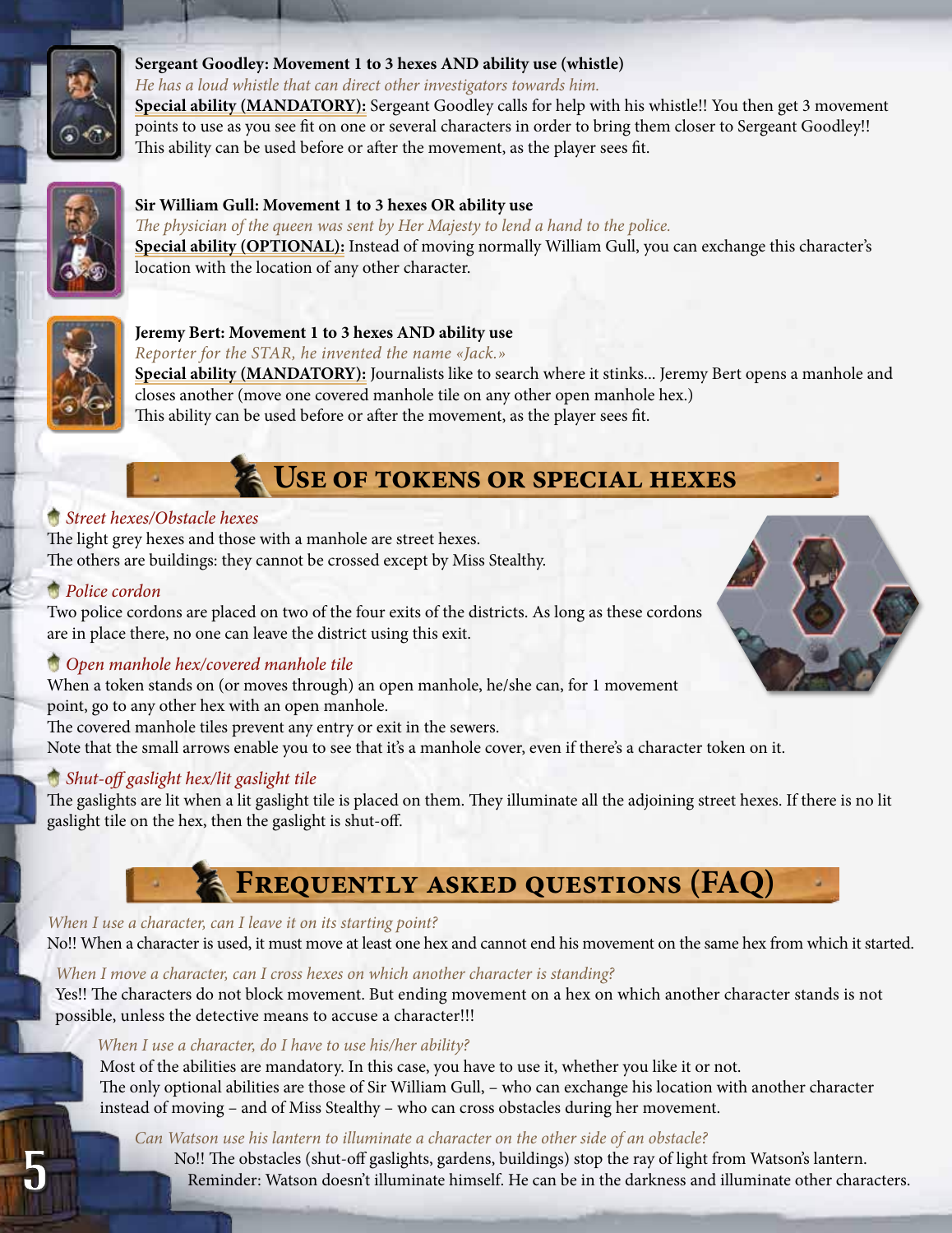*What happens if the detective guesses who Jack is but doesn't manage to catch him before the end of the last round?* Jack is lucky... His real identity is uncovered, but it is too late and he has managed to flee. Jack wins the game.

#### *Is it possible, for one of the players, to make characters other than Jack leave the district?*

No!! Only the player playing Jack is allowed to move a character outside the district by an unblocked exit. And this character must be Jack!!

#### *Can Jack leave the area during the first round?*

No. In order to leave the area, Jack must be invisible. The first Call for Witnesses only occurs at the end of the first round. Therefore, Jack cannot leave during the first round.

#### *If I play Jack, what is the point of using Sherlock Holmes ability?*

Even if you play Jack, using Sherlock Holmes allows you to draw an alibi card. The character you get in this way cannot be proved innocent by the detective except through deduction... which makes the investigation harder!!

*Is it possible to use the sewers to take characters closer to Goodley when using his whistle?* No!! The movement to get closer must take place «above ground» and without any use of a special ability!!

*Is it possible to use Goodley's special ability to bring Jack's token on another character and then accuse him?* No!! To accuse a character, the investigator must move over Jack's hex, and not the opposite. Using Goodley's whistle to bring the suspect closer is allowed, and it can then allow a character to accuse him after that.

#### *What does «bringing characters closer to Goodley» exactly mean?*

All characters moved with Goodley's ability must end their movement on a hex closer to Goodley than the one which they started. (The distance between two hexes is calculated by the number of street hexes, not as the crow flies.)

#### *Is it possible to close or open a manhole under a character?*

Yes!! The manholes can open and/or close under a character's feet (in fact, although on the same hex, the character is «next» to the manhole, it only allows access to the underground sewers depending on their state).

*Is it possible to make a character enter or exit the sewers by a manhole on which another character is standing?* Yes!! But stopping on the hex is not allowed, except for accusation.

#### *Can players play side by side?*

Yes!! The players can also choose to play side by side.

This allows them both to see the district picture in the upright position. In this case, the detective sits on the right, next to the vertical yellow edge, while Jack sits on the left, next to the vertical grey edge.

#### **You can contact us through our website: www.hurricangames.com, we will gladly answer you.**

#### **Translator:** Gavin Wynford Jones

6

Warning: Chocking hazard - Small parts. Not for children under 3 years. Please retain this information.